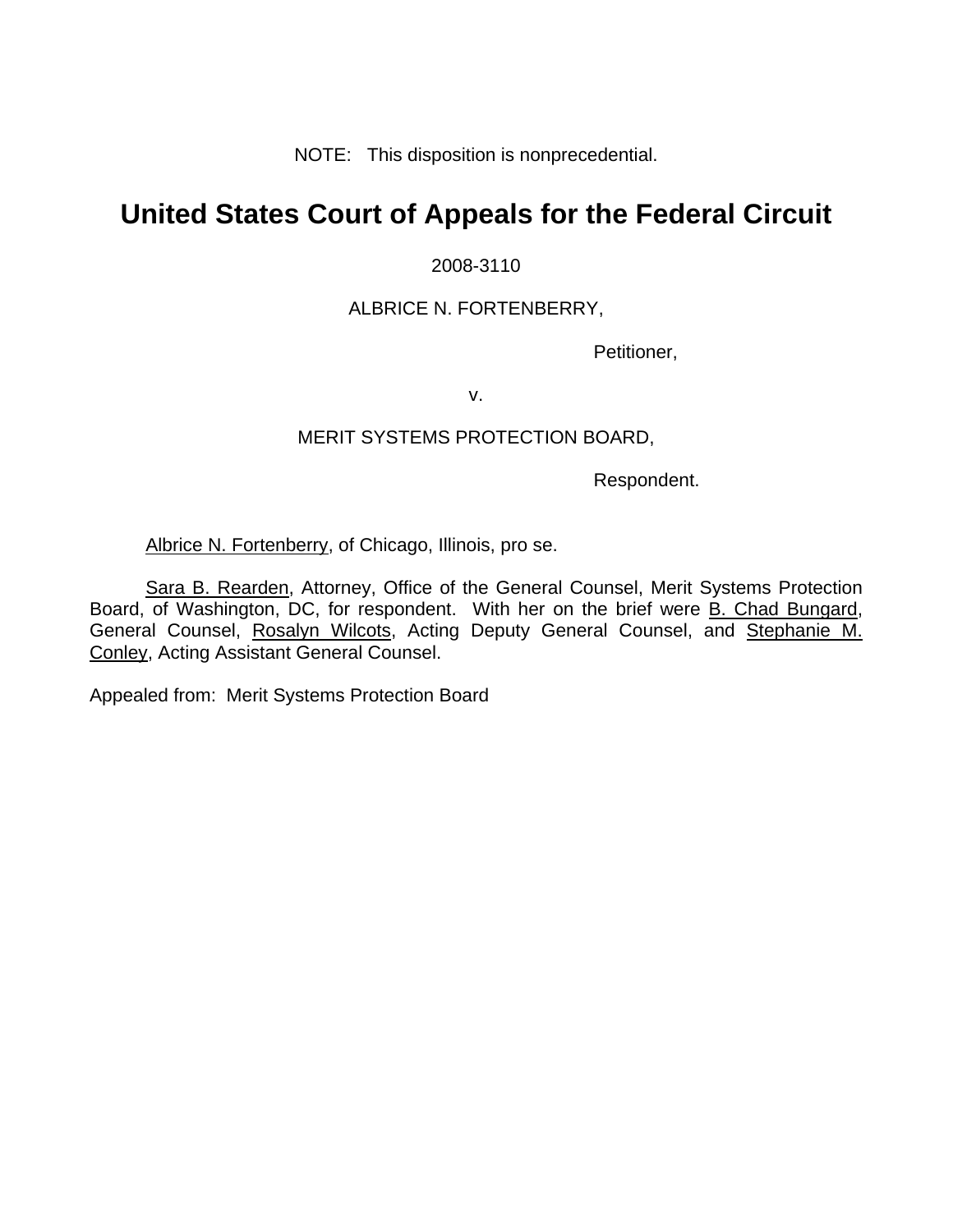NOTE: This disposition is nonprecedential.

## **United States Court of Appeals for the Federal Circuit**

2008-3110

ALBRICE N. FORTENBERRY,

Petitioner,

v.

MERIT SYSTEMS PROTECTION BOARD,

Respondent.

Petition for review of the Merit Systems Protection Board in CH3443070584-I-1.

\_\_\_\_\_\_\_\_\_\_\_\_\_\_\_\_\_\_\_\_\_\_\_\_\_\_\_\_

DECIDED: July 11, 2008 \_\_\_\_\_\_\_\_\_\_\_\_\_\_\_\_\_\_\_\_\_\_\_\_\_\_\_\_

Before LOURIE, Circuit Judge, CLEVENGER, Senior Circuit Judge, and MOORE, Circuit Judge.

PER CURIAM.

### **DECISION**

 Albrice Fortenberry appeals from the final decision of the Merit Systems Protection Board ("Board") dismissing his appeal for lack of jurisdiction. Fortenberry v. Merit Sys. Prot. Bd., CH-3443-07-0584-I-1 (M.S.P.B. October 23, 2007). Because Fortenberry has not demonstrated that the Board abused its discretion or otherwise committed legal error in its decision, we affirm.

### BACKGROUND

 Fortenberry was a mail handler for the United States Postal Service ("USPS") in Chicago, Illinois for nearly ten years. He resigned from his position at USPS, effective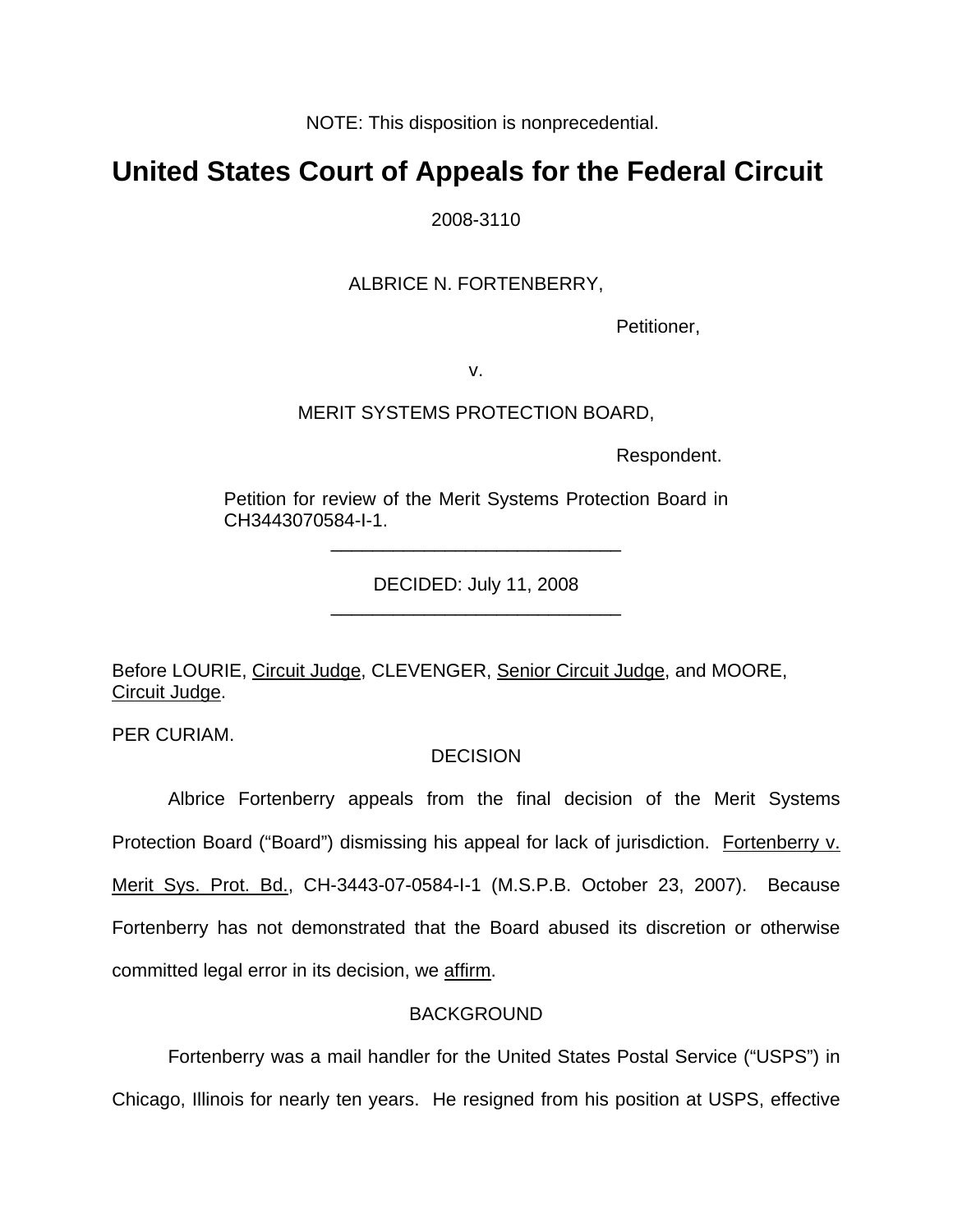January 12, 1994. After resigning his employment, Fortenberry was incarcerated for a period of time. He was released on May 4, 2007. Upon his release he applied for reinstatement with USPS. On August 2, 2007, Fortenberry filed an appeal to the Board claiming that USPS had unlawfully denied his reinstatement request. Fortenberry claimed that he was told by USPS that ex-felons were not employable at the agency, while the U.S. Department of Labor informed him that USPS could in fact employ exfelons. Furthermore, he claimed that USPS was required to place him at the top of the list of applicants due to his status as a veteran.

 On August 2, 2007, the administrative judge ("AJ") issued an acknowledgement order finding that the Board lacked jurisdiction over USPS's denial of reinstatement, because Fortenberry had not made a non-frivolous claim that he had an appealable action under 5 C.F.R. § 352 or 5 C.F.R. § 353. Those regulations set forth appealable actions as including reemployment requests following a compensable, work-related injury, a return from military duty, and following a reduction in force. Failure to reemploy an ex-felon is not included as an appealable action. The AJ also found that Fortenberry's veterans claim required further evidence to establish Board jurisdiction. The order instructed him to file a response stating the date of the agency's alleged violation, the date that he filed a complaint with the Secretary of Labor, and the date that he received written notification, if any, from the Department of Labor. Fortenberry responded to the order, but did not address the Board's jurisdiction or any correspondence with the Secretary of Labor.

-2-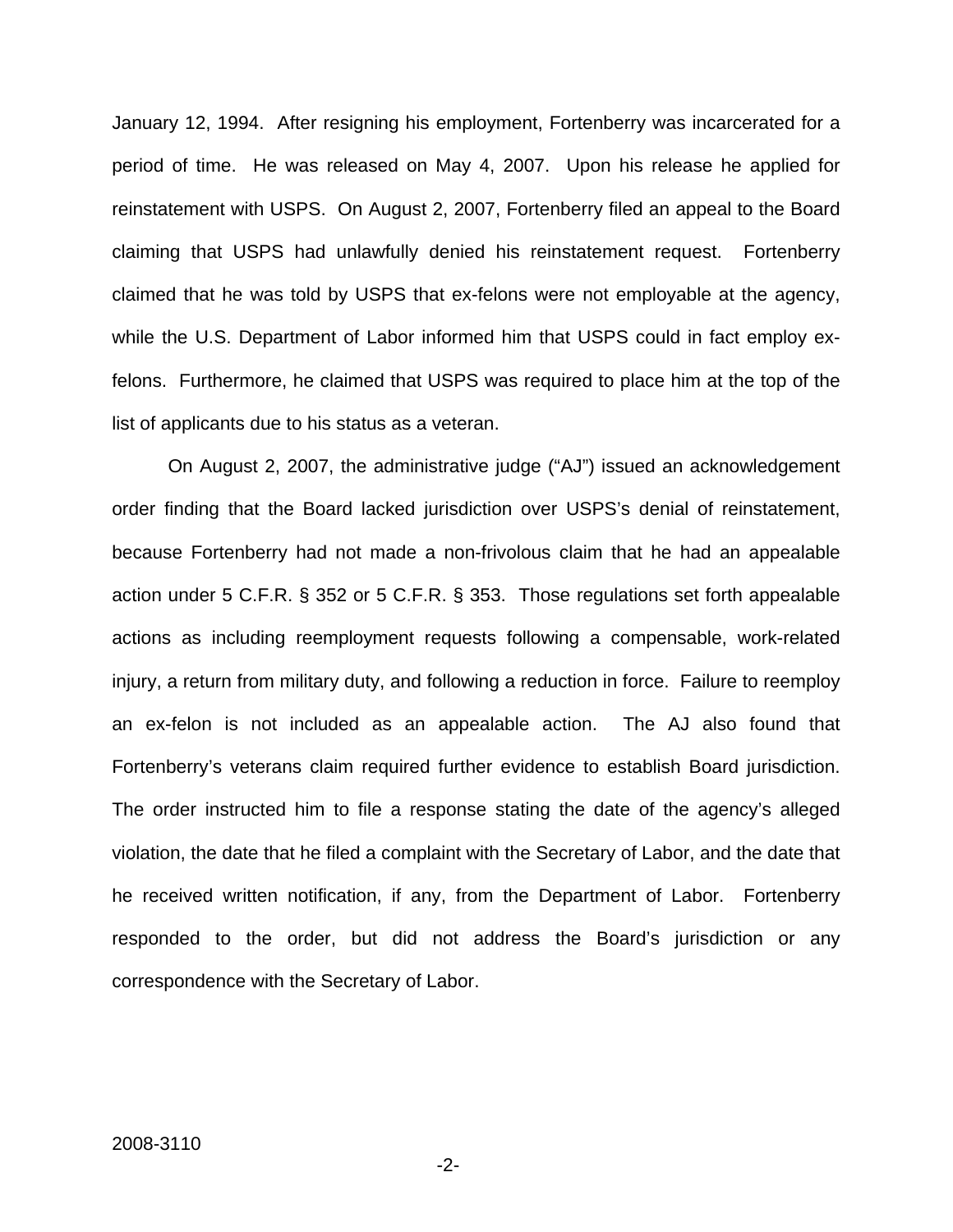On October 23, 2007, the AJ issued an initial decision dismissing Fortenberry's appeal for lack of jurisdiction. The AJ found that Fortenberry did not raise a nonfrivolous claim under 5 C.F.R. § 352 or 5 C.F.R. § 353, nor did he allege that a complaint had been submitted to the Secretary of Labor within 60 days of USPS's alleged violation, as required under 5 U.S.C. § 3330a.

 Fortenberry timely appealed to this court. We have jurisdiction pursuant to 28 U.S.C. § 1295(a)(9).

#### **DISCUSSION**

The scope of our review in an appeal from a Board decision is limited. We can only set aside the Board's decision if it was "(1) arbitrary, capricious, an abuse of discretion, or otherwise not in accordance with law; (2) obtained without procedures required by law, rule, or regulation having been followed; or (3) unsupported by substantial evidence." 5 U.S.C. § 7703(c) (2000); see Briggs v. Merit Sys. Prot. Bd., 331 F.3d 1307, 1311 (Fed. Cir. 2003). The Board's jurisdiction is limited to actions specifically made appealable by law, rule, or regulation. 5 U.S.C. § 7701(a); see Todd v. Merit Sys. Prot. Bd., 55 F.3d 1574, 1576 (Fed. Cir. 1995). Fortenberry, as the appellant, must show by a preponderance of evidence that the Board has jurisdiction over his claim. 5 C.F.R. § 1201.56(a)(2)(i).

Fortenberry has not shown that the Board had jurisdiction to hear his appeal. He has not alleged that his appeal meets any standard for Board jurisdiction found in any law, rule, or regulation. Rather, he alleges that USPS incorrectly believes that ex-felons cannot work at the agency. That question - whether ex-felons may or may not be employed by USPS - is not the issue before us, however. Even if Fortenberry were

-3-